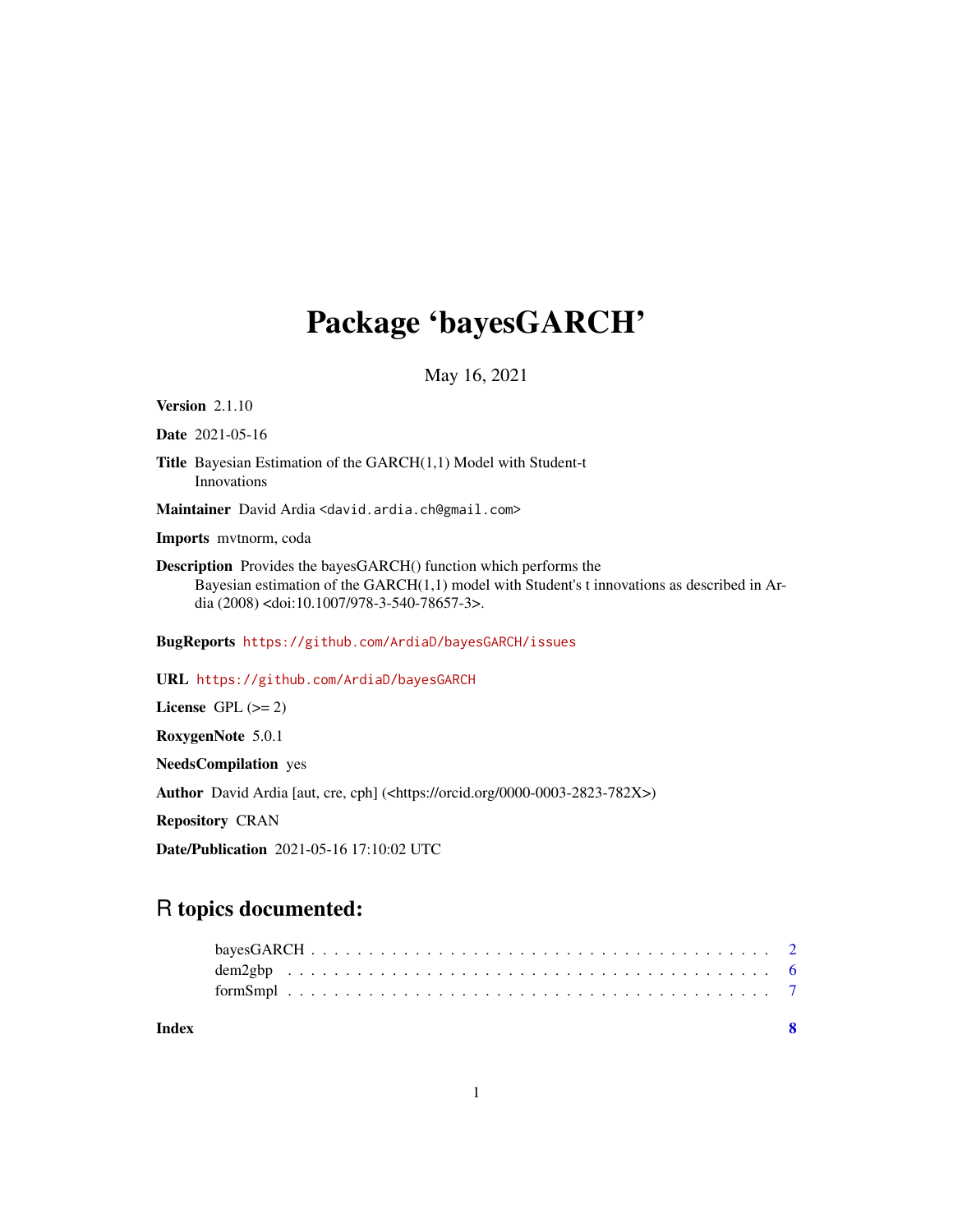<span id="page-1-1"></span><span id="page-1-0"></span>

#### Description

Performs the Bayesian estimation of the GARCH(1,1) model with Student-t innovations.

#### Usage

| bayesGARCH(y, mu.alpha = c(0,0), Sigma.alpha = 1000 $\star$ diag(1,2), |                                                |  |  |
|------------------------------------------------------------------------|------------------------------------------------|--|--|
|                                                                        | mu.beta = 0, Sigma.beta = 1000,                |  |  |
|                                                                        | $lambda = 0.01$ , delta = 2, control = list()) |  |  |

#### Arguments

| y           | vector of observations of size $T$ . NA values are not allowed.                                                                                                                                                                                                              |
|-------------|------------------------------------------------------------------------------------------------------------------------------------------------------------------------------------------------------------------------------------------------------------------------------|
| mu.alpha    | hyper-parameter $\mu_{\alpha}$ (prior mean) for the truncated Normal prior on parameter<br>$\alpha := (\alpha_0 \alpha_1)'$ . Default: a 2 × 1 vector of zeros.                                                                                                              |
| Sigma.alpha | hyper-parameter $\Sigma_{\alpha}$ (prior covariance matrix) for the truncated Normal prior on<br>parameter $\alpha$ . Default: a 2 × 2 diagonal matrix whose variances are set to 1'000,<br>i.e., a diffuse prior. Note that the matrix must be symmetric positive definite. |
| mu.beta     | hyper-parameter $\mu_{\beta}$ (prior mean) for the truncated Normal prior on parameter<br>$\beta$ . Default: zero.                                                                                                                                                           |
| Sigma.beta  | hyper-parameter $\Sigma_{\beta} > 0$ (prior variance) for the truncated Normal prior on<br>parameter $\beta$ . Default: 1'000, i.e., a diffuse prior.                                                                                                                        |
| lambda      | hyper-parameter $\lambda > 0$ for the translated Exponential distribution on parameter<br>$\nu$ . Default: 0.01.                                                                                                                                                             |
| delta       | hyper-parameter $\delta \geq 2$ for the translated Exponential distribution on parameter<br>$\nu$ . Default: 2 (to ensure the existence of the conditional variance).                                                                                                        |
| control     | list of control parameters (See *Details*).                                                                                                                                                                                                                                  |
|             |                                                                                                                                                                                                                                                                              |

#### Details

The function bayesGARCH performs the Bayesian estimation of the  $GARCH(1,1)$  model with Studentt innovations. The underlying algorithm is based on Nakatsuma (1998, 2000) for generating the parameters of the GARCH(1,1) scedastic function  $\alpha := (\alpha_0 \alpha_1)'$  and  $\beta$  and on Geweke (1993) and Deschamps (2006) for the generating the degrees of freedom parameter  $\nu$ . Further details and examples can be found in Ardia (2008) and Ardia and Hoogerheide (2010). Finally, we refer to Ardia (2009) for an extension of the algorithm to Markov-switching GARCH models.

The control argument is a list that can supply any of the following components:

n.chain number of MCMC chain(s) to be generated. Default: n.chain=1.

l.chain length of each MCMC chain. Default: l.chain=10000.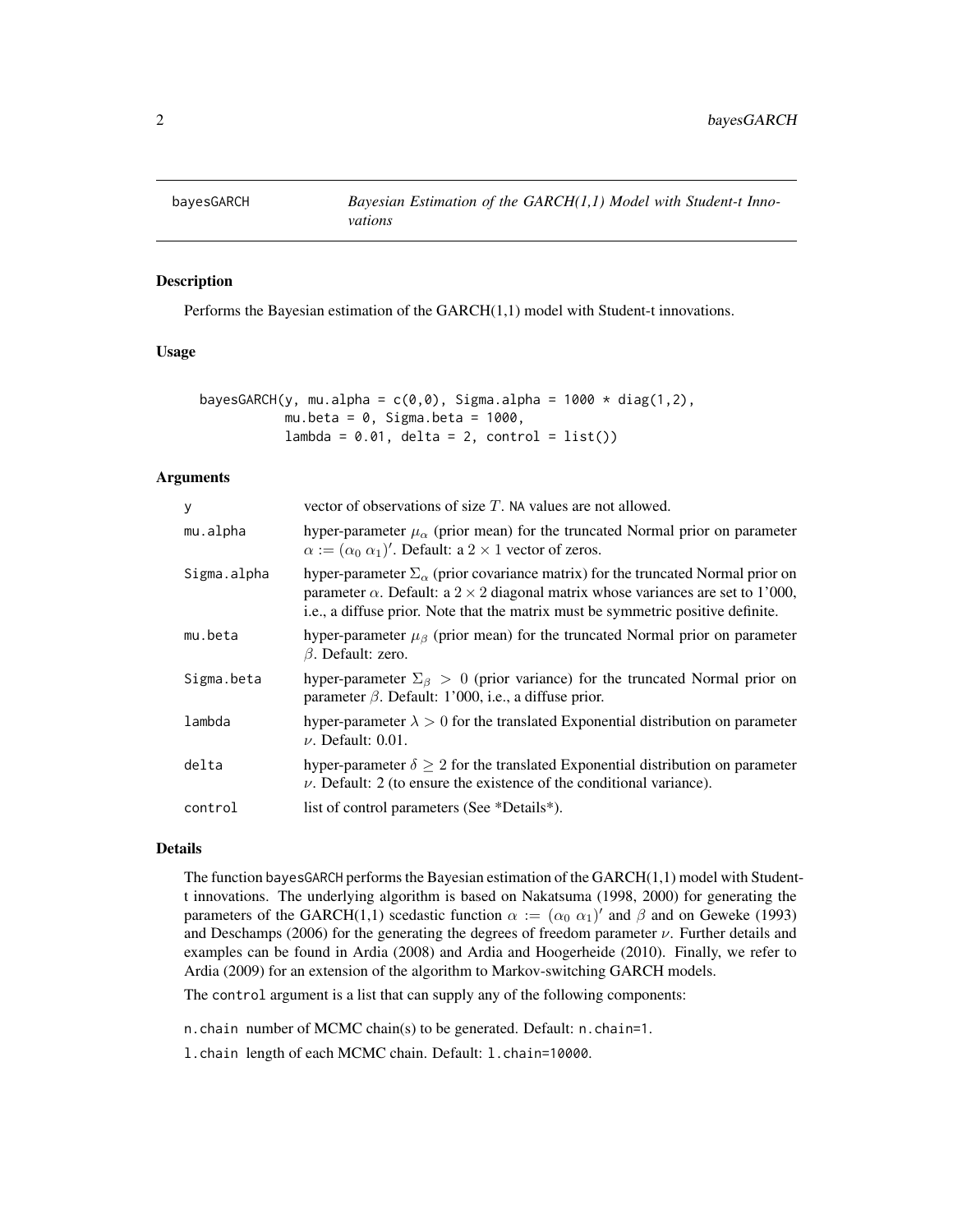- start.val vector of starting values of chain(s). Default: start.val=c(0.01,0.1,0.7,20). A matrix of size  $n \times 4$  containing starting values in rows can also be provided. This will generate n chains starting at the different row values.
- addPriorConditions function which allows the user to add constraints on the model parameters. Default: NULL, i.e. not additional constraints are imposed (see below).
- refresh frequency of reports. Default: refresh=10 iterations.
- digits number of printed digits in the reports. Default: digits=4.

#### Value

A list of class mcmc.list (R package coda).

#### Note

By using bayesGARCH you agree to the following rules:

- You must cite Ardia and Hoogerheide (2010) in working papers and published papers that use bayesGARCH. Use citation("bayesGARCH").
- You must place the following URL in a footnote to help others find bayesGARCH: [https:](https://CRAN.R-project.org/package=bayesGARCH) [//CRAN.R-project.org/package=bayesGARCH](https://CRAN.R-project.org/package=bayesGARCH).
- You assume all risk for the use of bayesGARCH.

The GARCH(1,1) model with Student-t innovations may be written as follows:

$$
y_t = \epsilon_t (\varrho h_t)^{1/2}
$$

for  $t = 1, \ldots, T$ , where the conditional variance equation is defined as:

$$
h_t := \alpha_0 + \alpha_1 y_{t-1}^2 + \beta h_{t-1}
$$

where  $\alpha_0 > 0, \alpha_1 \geq 0, \beta \geq 0$  to ensure a positive conditional variance. We set the initial variance to  $h_0 := 0$  for convenience. The parameter  $\varrho := (\nu - 2)/\nu$  is a scaling factor which ensures the conditional variance of  $y_t$  to be  $h_t$ . Finally,  $\epsilon_t$  follows a Student-t distribution with  $\nu$  degrees of freedom.

The prior distributions on  $\alpha$  is a bivariate truncated Normal distribution:

$$
p(\alpha) \propto N_2(\alpha \mid \mu_\alpha, \Sigma_\alpha) I_{[\alpha > 0]}
$$

where  $\mu_{\alpha}$  is the prior mean vector,  $\Sigma_{\alpha}$  is the prior covariance matrix and  $I_{\llbracket \bullet \rrbracket}$  is the indicator function.

The prior distribution on  $\beta$  is a univariate truncated Normal distribution:

$$
p(\beta) \propto N(\beta \mid \mu_{\beta}, \Sigma_{\beta}) I_{[\beta > 0]}
$$

where  $\mu_{\beta}$  is the prior mean and  $\Sigma_{\beta}$  is the prior variance.

The prior distribution on  $\nu$  is a translated Exponential distribution:

$$
p(\nu) = \lambda \exp[-\lambda(\nu - \delta)]I_{\nu > \delta]}
$$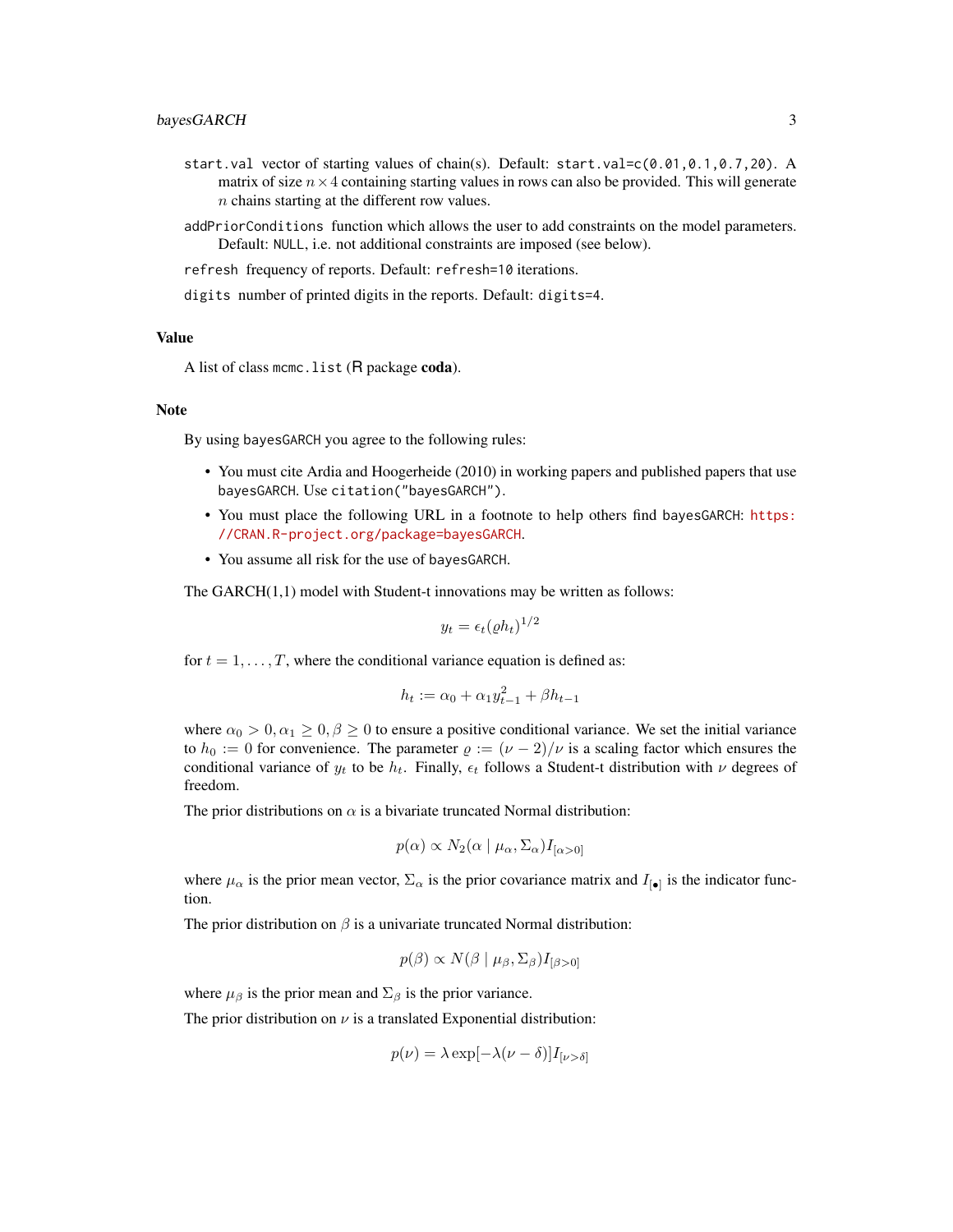where  $\lambda > 0$  and  $\delta \geq 2$ . The prior mean for  $\nu$  is  $\delta + 1/\lambda$ . The joint prior on parameter  $\psi := (\alpha, \beta, \nu)$  is obtained by assuming prior independence:

$$
p(\psi) = p(\alpha)p(\beta)p(\nu).
$$

The default hyperparameters  $\mu_\alpha$ ,  $\Sigma_\alpha$ ,  $\mu_\beta$ ,  $\Sigma_\beta$  and  $\lambda$  define a rather vague prior. The hyper-parameter  $\delta \geq 2$  ensures the existence of the conditional variance. The kth conditional moment for  $\epsilon_t$  is guaranteed by setting  $\delta \geq k$ .

The Bayesian estimation of the GARCH(1,1) model with Normal innovations is obtained as a special case by setting lambda=100 and delta=500. In this case, the generated values for  $\nu$  are centered around 500 which ensure approximate Normality for the innovations.

The function addPriorConditions allows to add prior conditions on the model parameters  $\psi$  :=  $(\alpha_0 \alpha_1 \beta \nu)'$ . The function must return TRUE if the constraint holds and FALSE otherwise.

By default, the function is:

```
addPriorConditions <- function(psi)
{
  TRUE
}
```
and therefore does not add any other constraint than the positivity of the parameters which are obtained through the prior distribution for  $\psi$ .

You simply need to modify addPriorConditions in order to add constraints on the model parameters  $\psi$ . For instance, to impose the covariance-stationary conditions to hold, i.e.  $\alpha_1 + \beta < 1$ , just define the function addPriorConditions as follows:

```
addPriorConditions <- function(psi)
{
  psi[2] + psi[3] < 1
}
```
Note that adding prior constraints on the model parameters can diminish the acceptance rate and therefore lead to a very inefficient sampler. This would however indicate that the condition is not supported by the data.

The estimation strategy implemented in bayesGARCH is fully automatic and does not require any tuning of the MCMC sampler. The generation of the Markov chains is however time consuming and estimating the model over several datasets on a daily basis can therefore take a significant amount of time. In this case, the algorithm can be easily parallelized, by running a single chain on several processors. Also, when the estimation is repeated over updated time series (i.e. time series with more recent observations), it is wise to start the algorithm using the posterior mean or median of the parameters obtained at the previous estimation step. The impact of the starting values (burn-in phase) is likely to be smaller and thus the convergence faster.

Finally, note that as any MH algorithm, the sampler can get stuck to a given value, so that the chain does not move anymore. However, the sampler uses Taylor-made candidate densities that are especially 'constructed' at each step, so it is almost impossible for this MCMC sampler to get stuck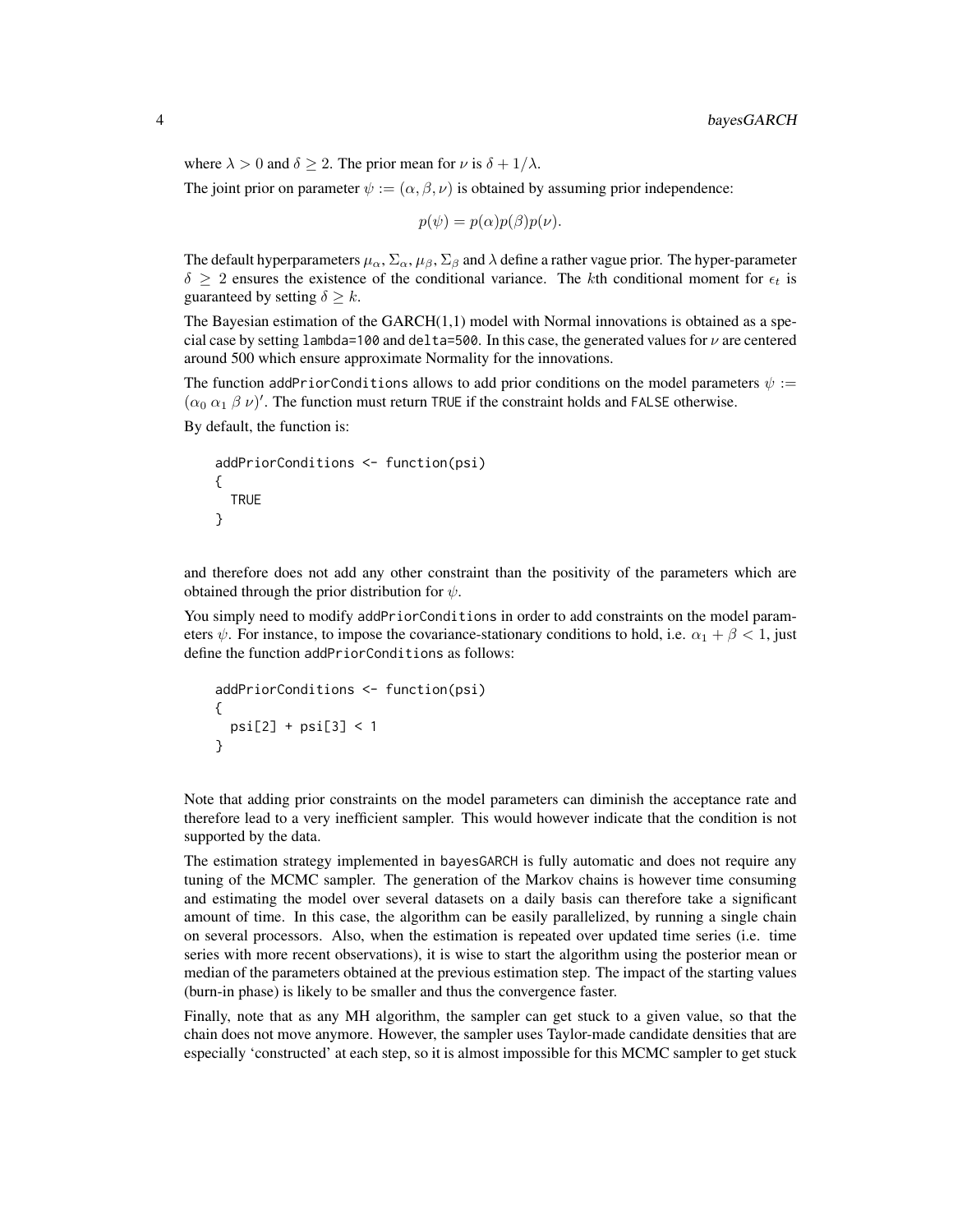#### <span id="page-4-0"></span>bayesGARCH 5

at a given value for many subsequent draws. In the unlikely case that such ill behavior would occur, one could scale the data (to have standard deviation 1), or run the algorithm with different initial values or a different random seed.

#### Author(s)

David Ardia <david.ardia.ch@gmail.com>

#### References

Ardia, D. (2009) Bayesian Estimation of a Markov-Switching Threshold Asymmetric GARCH Model with Student-t Innovations. *Econometrics Journal* 12(1), pp. 105-126. doi: [10.1111/j.1368-](https://doi.org/10.1111/j.1368-423X.2008.00253.x) [423X.2008.00253.x](https://doi.org/10.1111/j.1368-423X.2008.00253.x)

Ardia, D., Hoogerheide, L.F. (2010) Bayesian Estimation of the GARCH(1,1) Model with Student-t Innovations. *R Journal* 2(2), pp.41-47. doi: [10.32614/RJ2010014](https://doi.org/10.32614/RJ-2010-014)

Ardia, D. (2008) Financial Risk Management with Bayesian Estimation of GARCH Models. Lecture Notes in Economics and Mathematical Systems 612. Springer-Verlag, Berlin, Germany. ISBN 978-3-540-78656-6, e-ISBN 978-3-540-78657-3, doi: [10.1007/9783540786573](https://doi.org/10.1007/978-3-540-78657-3)

Deschamps, P.J. (2006) A Flexible Prior Distribution for Markov Switching Autoregressions with Student-t Errors. *Journal of Econometrics* 133, pp.153-190.

Geweke, J.F. (1993) Bayesian Treatment of the Independent Student-t Linear Model. *Journal of Applied Econometrics* 8, pp.19-40.

Nakatsuma, T. (2000) Bayesian Analysis of ARMA-GARCH Models: A Markov Chain Sampling Approach. *Journal of Econometrics* 95(1), pp.57-69.

Nakatsuma, T. (1998) A Markov-Chain Sampling Algorithm for GARCH Models. *Studies in Nonlinear Dynamics and Econometrics* 3(2), pp.107-117.

#### See Also

[garchFit](#page-0-0) (R package fGarch) for the classical Maximum Likelihood estimation of GARCH models.

#### Examples

```
## !!! INCREASE THE NUMBER OF MCMC ITERATIONS !!!
## LOAD DATA
data(dem2gbp)
y <- dem2gbp[1:750]
## RUN THE SAMPLER (2 chains)
MCMC \leq bayesGARCH(y, control = list(n.chain = 2, l.chain = 200))
## MCMC ANALYSIS (using coda)
plot(MCMC)
## FORM THE POSTERIOR SAMPLE
smpl <- formSmpl(MCMC, l.bi = 50)
```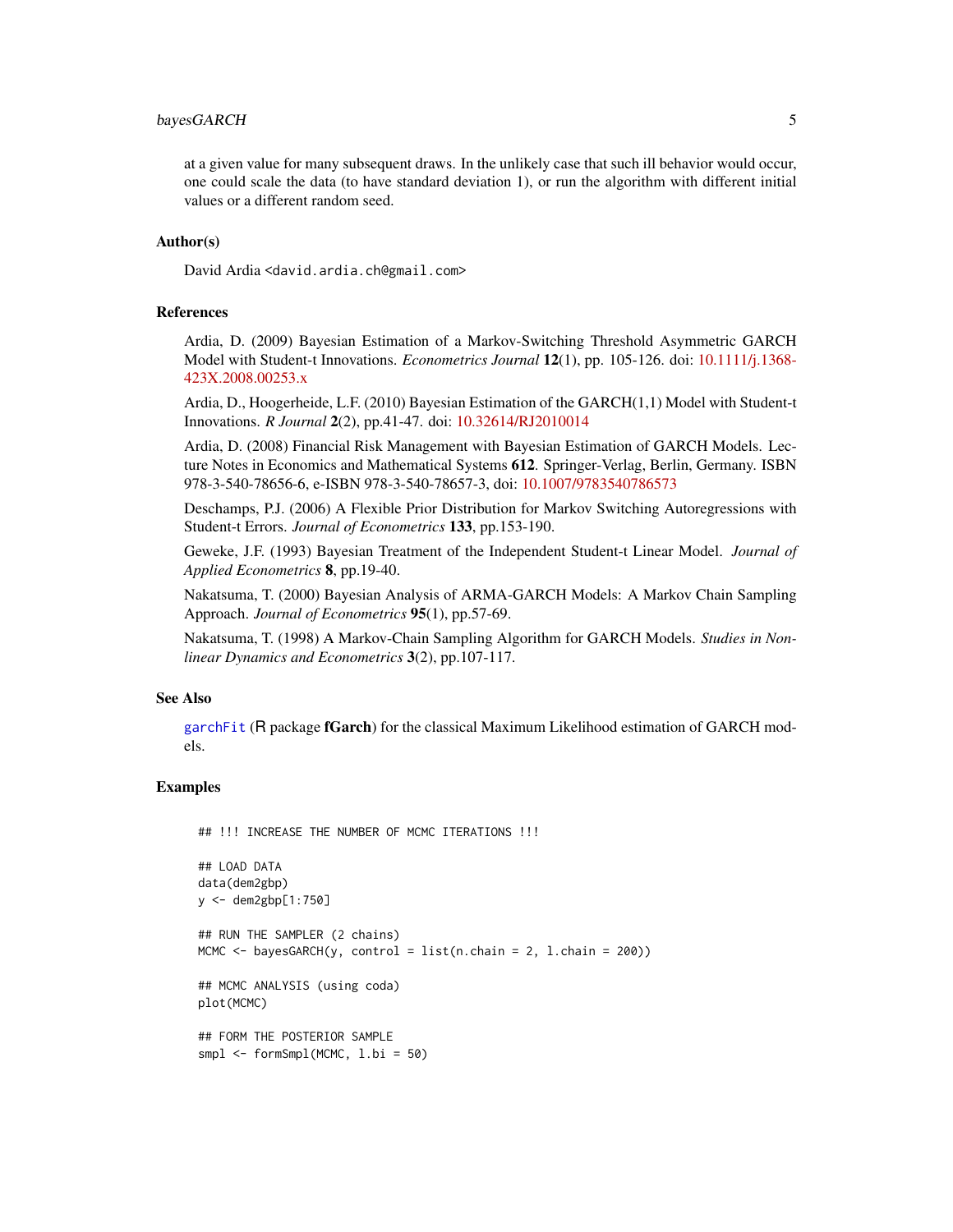```
## POSTERIOR STATISTICS
summary(smpl)
smpl <- as.matrix(smpl)
pairs(smpl)
## GARCH(1,1) WITH NORMAL INNOVATIONS
MCMC \le bayesGARCH(y, lambda = 100, delta = 500,
                   control = list(n-chain = 2, 1-chain = 200)## GARCH(1,1) WITH NORMAL INNOVATIONS AND
## WITH COVARIANCE STATIONARITY CONDITION
addPriorConditions <- function(psi){psi[2] + psi[3] < 1}
MCMC <- bayesGARCH(y, lambda = 100, delta = 500,
                   control = list(n-chain = 2, 1-chain = 200,addPriorConditions = addPriorConditions))
```
dem2gbp *DEM/GBP exchange rate log-returns*

#### Description

The vector dem2gbp contains daily observations of the Deutschmark vs British Pound foreign exchange rate log-returns. This data set has been promoted as an informal benchmark for GARCH time-series software validation. See McCullough and Renfro (1999), and Brooks, Burke, and Persand (2001) for details. The nominal returns are expressed in percent as in Bollerslev and Ghysels (1996). The sample period is from January 3, 1984, to December 31, 1991, for a total of 1974 observations.

#### Usage

data(dem2gbp)

#### Format

A vector of size 1974.

#### Source

Journal of Business and Economic Statistics

#### References

Bollerslev T., Ghysels, E. (1996) Periodic Autoregressive Conditional Heteroscedasticity. *Journal of Business and Economic Statistics* 14(2), pp.139–151.

Brooks C., Burke S. P., Persand G. (2001) Benchmarks and the Accuracy of GARCH Model Estimation. *International Journal of Forecasting* 17(1), pp.45–57.

McCullough B. D., Renfro C. G. (1999) Benchmarks and Software Standards: A Case Study of GARCH Procedures. *Journal of Economic and Social Measurement* 25(2), pp.59–71.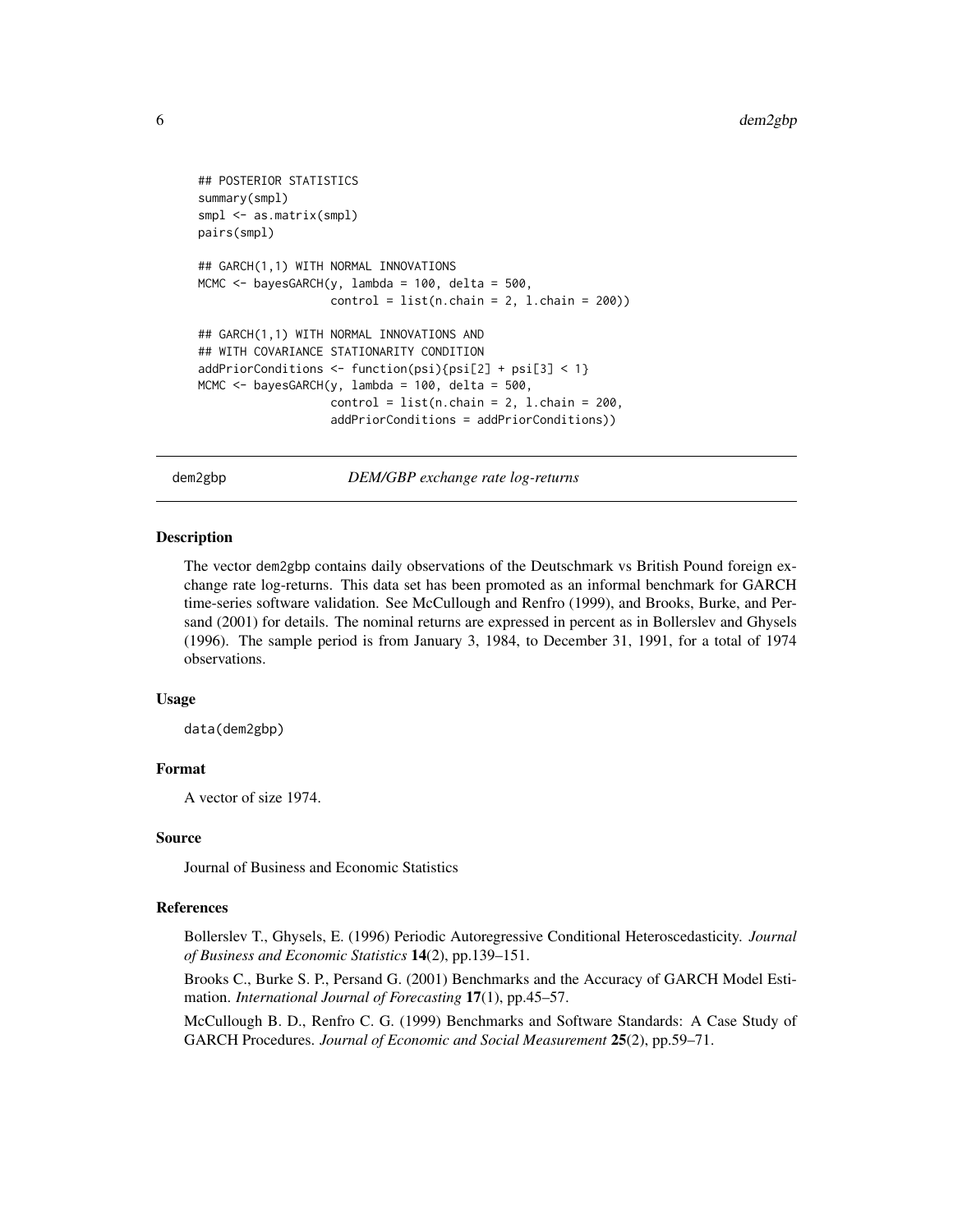<span id="page-6-0"></span>

#### Description

Form the joint posterior sampler from the MCMC output.

#### Usage

 $formSmpl(MCMC, 1.bi = 0, batch.size = 1)$ 

#### Arguments

| <b>MCMC</b> | object of the class mcmc. list (R package coda) or a list of matrices or a matrix. |
|-------------|------------------------------------------------------------------------------------|
| 1.bi        | length of the <i>burn-in</i> phase.                                                |
| batch.size  | batching size used to diminish the autocorrelation within the chains.              |

#### Value

The joint posterior sample as an mcmc object (R package coda).

#### Note

Please cite the package in publications. Use citation("bayesGARCH").

#### See Also

[bayesGARCH](#page-1-1) for the Bayesian estimation of the GARCH(1,1) model with Student-t innovations.

#### Examples

```
## !!! INCREASE THE NUMBER OF MCMC ITERATIONS !!!
## LOAD DATA SET
data(dem2gbp)
y <- dem2gbp[1:750]
## RUN THE ESTIMATION
MCMC <- bayesGARCH(y, control = list(n.chain = 2, l.chain = 100))
## FORM THE SAMPLE FROM THE MCMC OUTPUT
smpl \leftarrow formSmpl(MCMC, l.bi = 50, batch.size = 2)## POSTERIOR STATISTICS
summary(smpl)
```